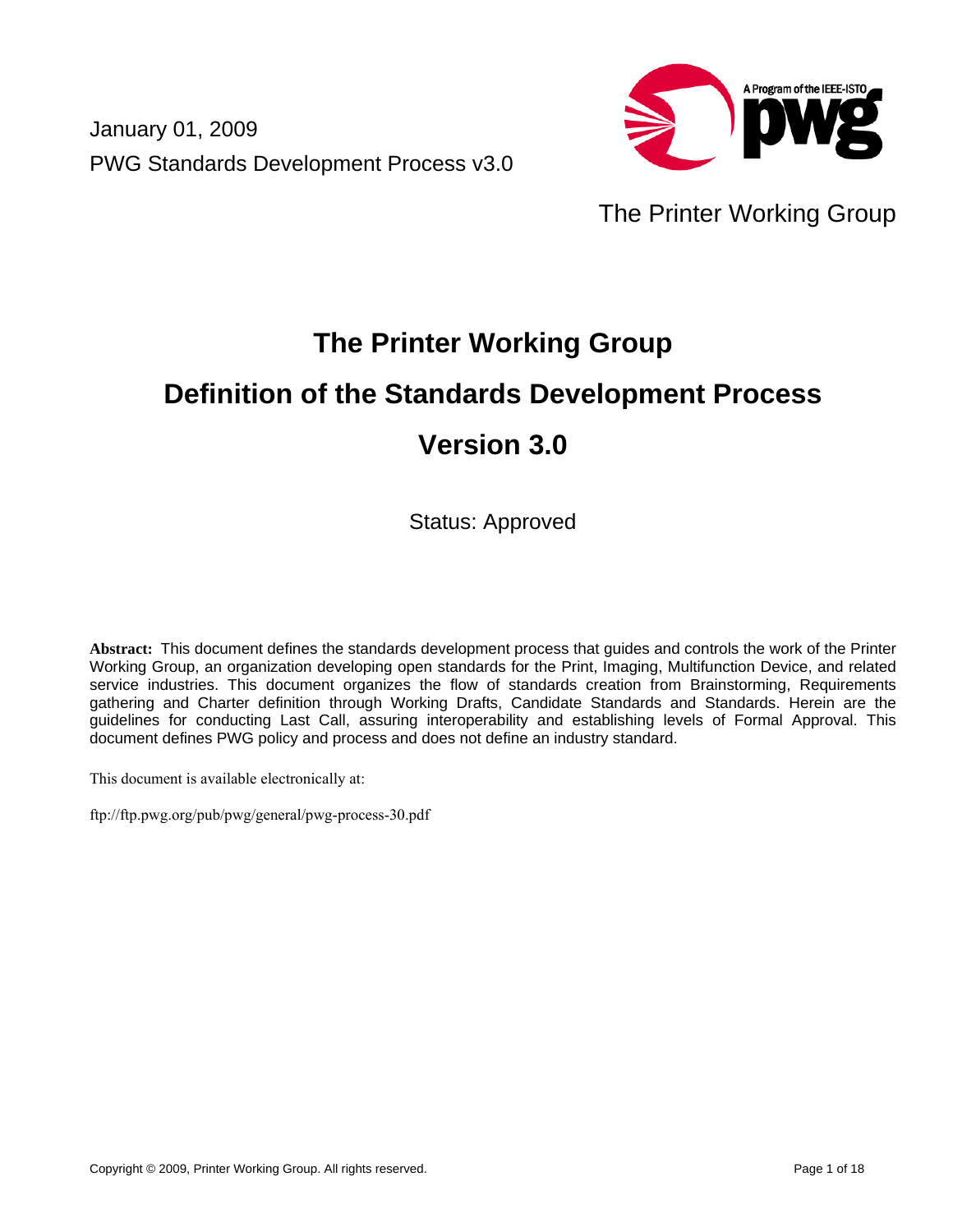#### **Copyright (C) 2009, The Printer Working Group. All rights reserved.**

This document may be copied and furnished to others, and derivative works that comment on, or otherwise explain it or assist in its implementation may be prepared, copied, published and distributed, in whole or in part, without restriction of any kind, provided that the above copyright notice, this paragraph and the title of the Document as referenced below are included on all such copies and derivative works. This document may not be modified in any way, including removal of the copyright notice or references to the Printer Working Group, a program of the IEEE-ISTO.

#### Title: The Printer Working Group Definition of the Standards Development Process

The IEEE-ISTO and the Printer Working Group DISCLAIM ANY AND ALL WARRANTIES, WHETHER EXPRESS OR IMPLIED INCLUDING (WITHOUT LIMITATION) ANY IMPLIED WARRANTIES OF MERCHANTABILITY OR FITNESS FOR A PARTICULAR PURPOSE.

The IEEE-ISTO and the Printer Working Group, a program of the IEEE-ISTO take no position regarding the validity or scope of any intellectual property or other rights that might be claimed to pertain to the implementation or use of the technology described in this document or the extent to which any license under such rights might or might not be available; neither does it represent that it has made any effort to identify any such rights.

The IEEE-ISTO and the Printer Working Group, a program of the IEEE-ISTO invite any interested party to bring to its attention any copyrights, patents, or patent applications, or other proprietary rights, which may cover technology that may be required to implement the contents of this document. The IEEE-ISTO and its programs shall not be responsible for identifying patents for which a license may be required by a document and/or IEEE-ISTO Industry Group Standard or for conducting inquiries into the legal validity or scope of those patents that are brought to its attention. Inquiries may be submitted to the IEEE-ISTO by e-mail at:

#### [info@ieee-isto.org](mailto:info@ieee-isto.org)

The Printer Working Group acknowledges that the IEEE-ISTO (acting itself or through its designees) is, and shall at all times, be the sole entity that may authorize the use of certification marks, trademarks, or other special designations to indicate compliance with these materials.

Use of this document is wholly voluntary. The existence of this document does not imply that there are no other ways to produce, test, measure, purchase, market, or provide other goods and services related to its scope.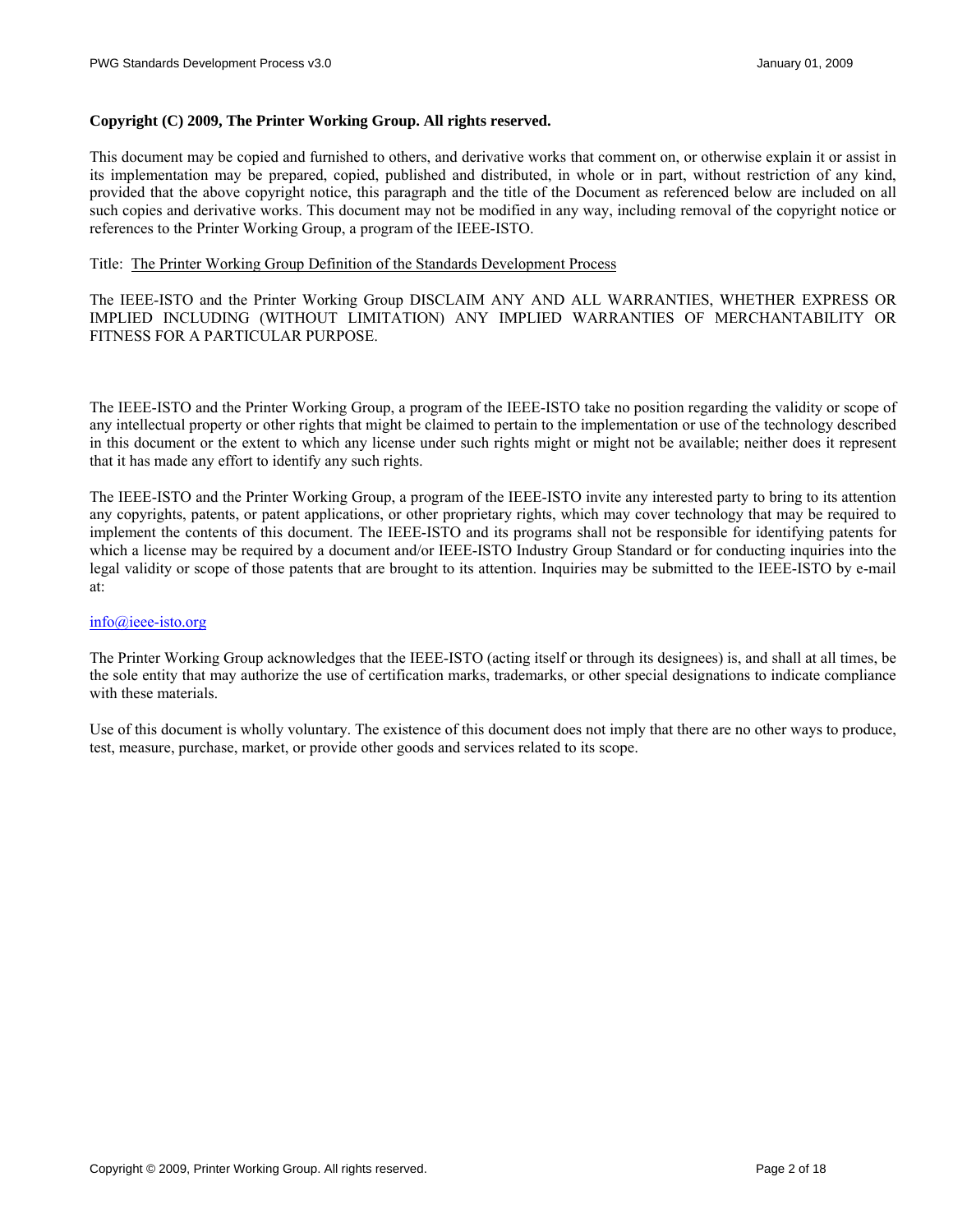#### **About the IEEE-ISTO**

The IEEE-ISTO is a not-for-profit corporation offering industry groups an innovative and flexible operational forum and support services. The IEEE Industry Standards and Technology Organization member organizations include printer manufacturers, print server developers, operating system providers, network operating systems providers, network connectivity vendors, and print management application developers. The IEEE-ISTO provides a forum not only to develop standards, but also to facilitate activities that support the implementation and acceptance of standards in the marketplace. The organization is affiliated with the IEEE [\(http://www.ieee.org](http://www.ieee.org/)) and the IEEE Standards Association ([http://standards.ieee.org\)](http://standards.ieee.org/).

For additional information regarding the IEEE-ISTO and its industry programs visit:[http://www.ieee-isto.org.](http://www.ieee-isto.org/)

#### **About the Printer Working Group**

The Printer Working Group (or PWG) is a Program of the IEEE-ISTO. All references to the PWG in this document implicitly mean "The Printer Working Group, a Program of the IEEE ISTO." The PWG is chartered to make printers and the applications and operating systems supporting them work together better. In order to meet this objective, the PWG will document the results of their work as open standards that define print related protocols, interfaces, data models, procedures and conventions. Printer manufacturers and vendors of printer related software would benefit from the interoperability provided by voluntary conformance to these standards.

In general, a PWG standard is a specification that is stable, well understood, and is technically competent, has multiple, independent and interoperable implementations with substantial operational experience, and enjoys significant public support.

#### **Contact information:**

The Printer Working Group c/o The IEEE Industry Standards and Technology Organization 445 Hoes Lane Piscataway, NJ 08854 USA

PWG Web Page:<http://www.pwg.org/pwg> PWG Mailing List:<mailto:pwg@pwg.org>

Instructions for subscribing to the PWG mailing list can be found at the following link:

#### <http://www.pwg.org/mailhelp.html>

Members of the PWG and interested parties are encouraged to join the PWG and relevant Working Group mailing lists in order to participate in discussions, clarifications, and review of the Working Group product.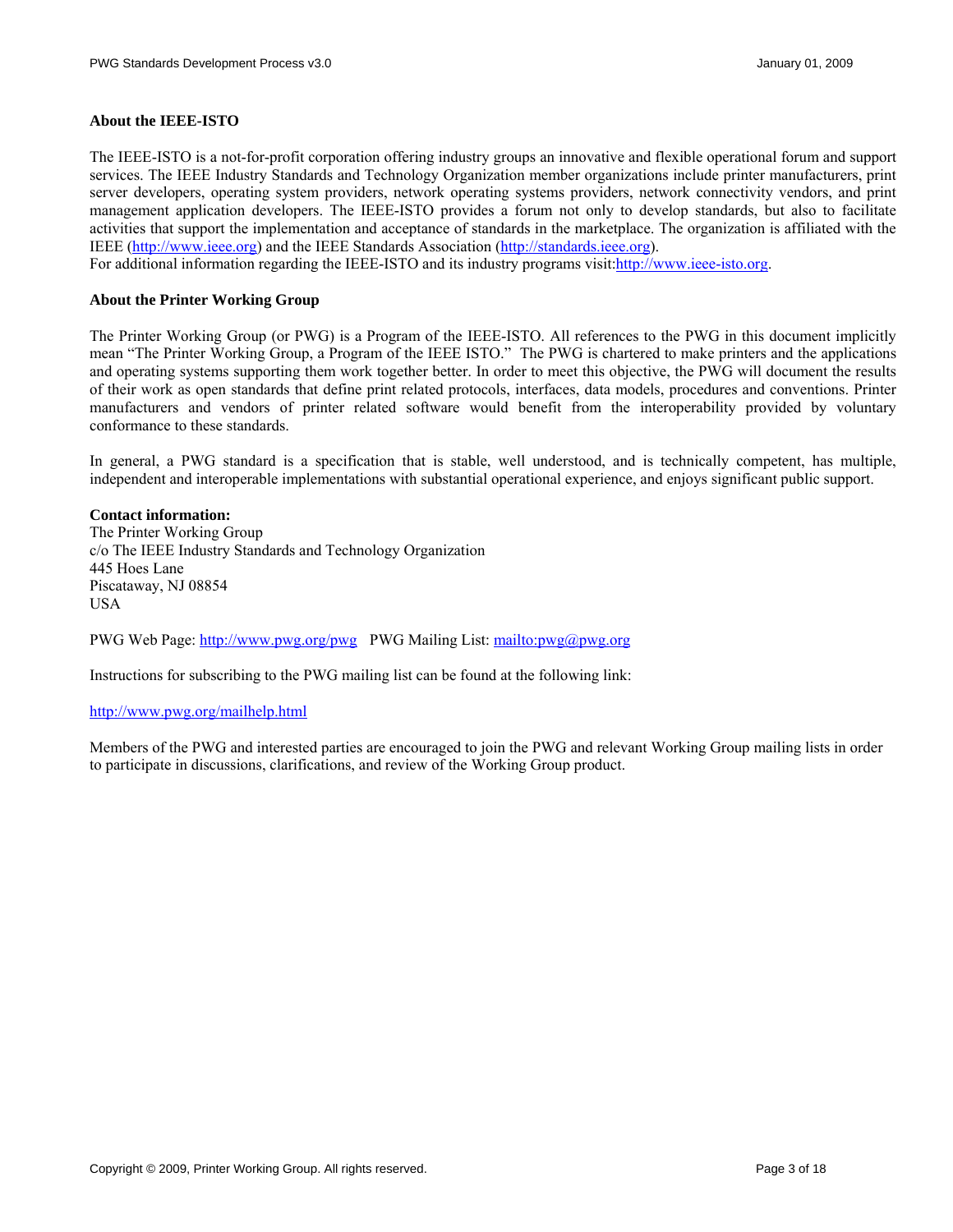# **TABLE OF CONTENTS:**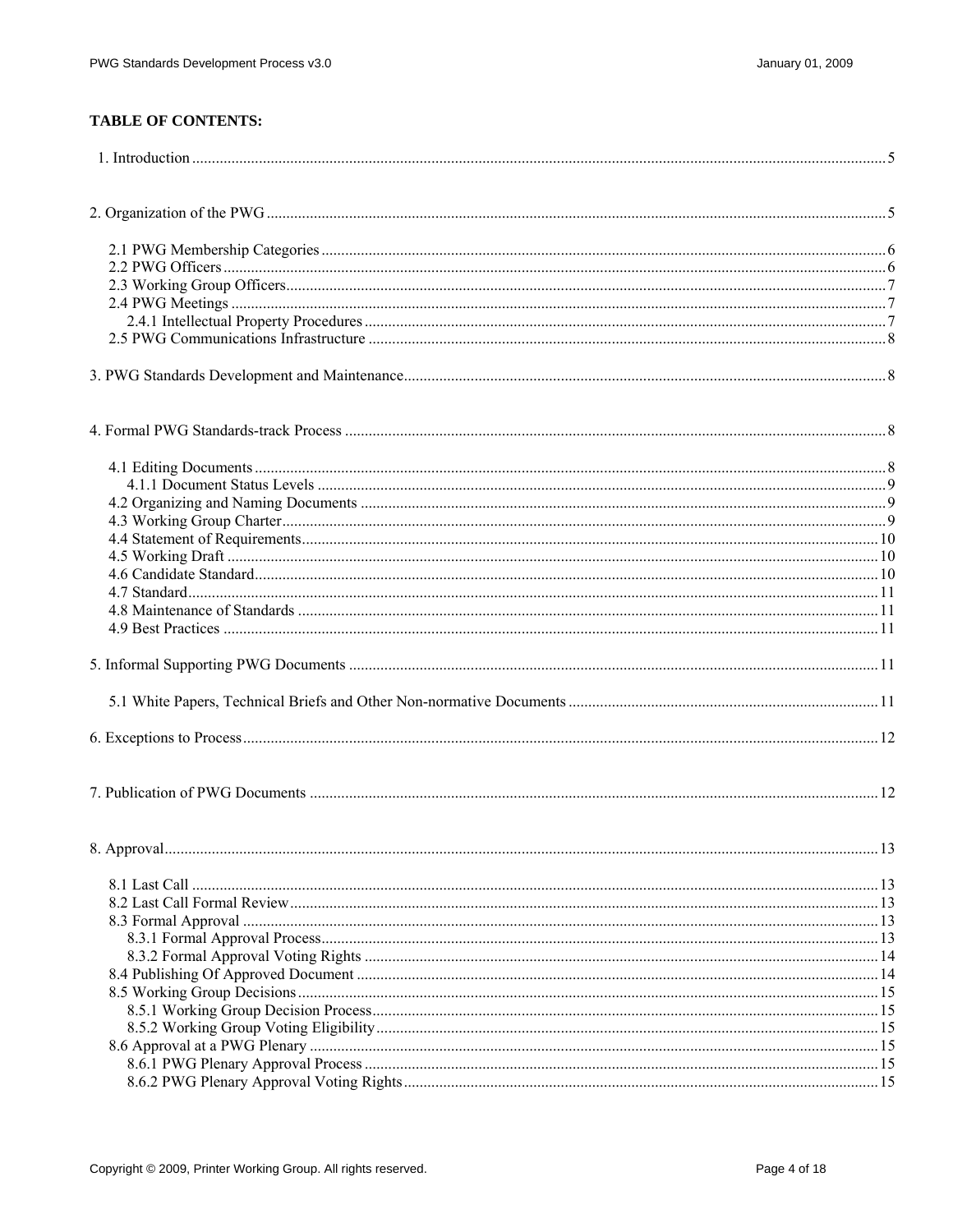<span id="page-4-0"></span>

# **Tables**

# **1. Introduction**

This document establishes the process that is followed as the Printer Working Group develops open industry standards. The Printer Working Group (or PWG) is a Program of the IEEE Industry Standards and Technology Organization (ISTO) and all references to the PWG in this document implicitly mean "The Printer Working Group, a Program of the IEEE ISTO." The PWG is an alliance among printer manufacturers, print server developers, operating system providers, network operating systems providers, network connectivity vendors, print and print management application developers chartered to make printers and the applications and operating systems supporting them work together better. In order to meet this objective, the PWG will document the results of their work as open standards that define print related protocols, interfaces, procedures, and conventions. Printer manufacturers, vendors of printer related software and the consuming public would benefit from the interoperability provided by voluntary conformance to these standards.

A PWG standard is a specification that is stable, well understood, technically competent and has multiple, independent implementations with substantial operational experience, demonstrated interoperability and significant public support. The PWG may issue a standard as a PWG standard and/or when appropriate submit the standard to other standards organizations, such as the IETF, ISO, ITU, W3C, IEEE, or ECMA. In developing a standard, a Working Group of the PWG may define durable documents such as WSDL, Schema or common industry semantics that need to have well known, persistent filenames and file paths.

This process document establishes

- 1) The phases a PWG standards project will go through from Charter and Requirements through Drafts, Candidates and Standard to the final, Maintenance phase of an established standard.
- 2) Working documents naming and versioning
- 3) Standards naming and numbering

If this policy document is updated, the new version is subject to Last Call and Formal Approval as described, herein.

# **2. Organization of the PWG**

The Printer Working Group is composed of representatives from printer manufacturers, print server developers, operating system providers, network operating system providers, network connectivity vendors, and print and print management application developers. PWG Member Organizations are those companies, individuals or other groups (i.e. a university) that have agreed to participate and operate under the processes and procedures of the IEEE-ISTO by-laws, the Printer Working Group Program Participation Agreement, and this document and have paid the annual assessment. Multiple individuals employed by the same company or other organization cannot join the PWG as individual members. Associates or affiliates of PWG Member Organizations which are beneficially controlled or owned by said member organization with more than fifty percent (50%) of the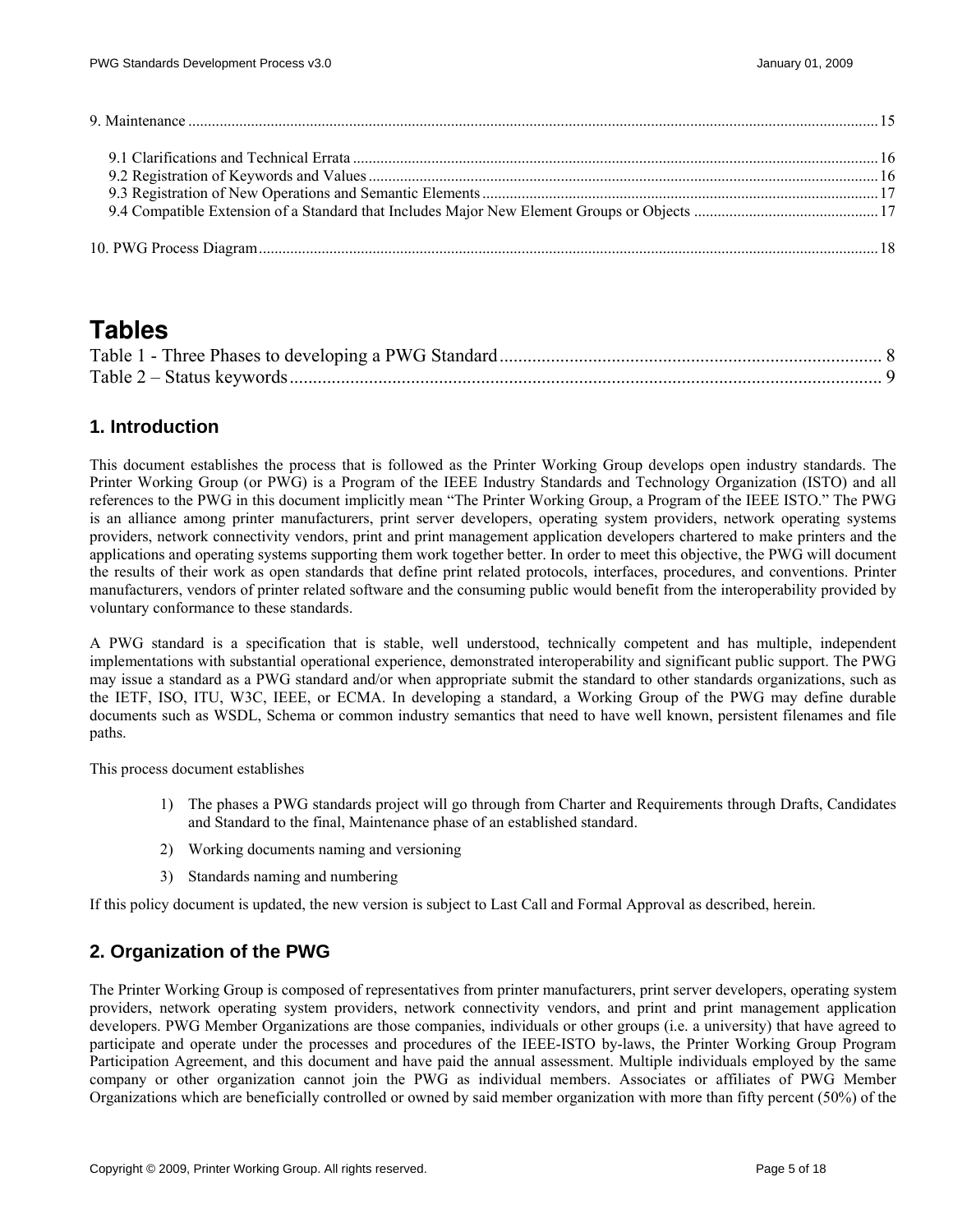<span id="page-5-0"></span>voting stock or equity shall not be considered a separate entity and are not eligible for separate membership in the PWG. The annual assessment is set each year by the PWG itself.

# **2.1 PWG Membership Categories**

The PWG recognizes that support and contribution comes from diverse group of companies and individuals working in a wide variety of circumstances. Three membership categories (Large Corporation, Small Corporation, and Individual) are defined to accommodate these participants. Each Member is required to accept the same intellectual property agreement and operating procedures. The PWG's policy on intellectual property and confidentiality is contained in the "PWG Policy on Intellectual Property and Confidentiality" available on the PWG web site.

The PWG Formal Approval process operates on a one vote per member basis. The lowest membership level (Individual) has no voting privileges, however this member level is eligible to lead and direct the activities of a PWG Working Group (e.g. Working Group Chairman, Secretary, or Editor) and, thereby, server as a member of the PWG Steering Committee. The Individual Member cannot, however, serve as Officer of the PWG. An individual is free to join as a Large or Small Corporation if they wish to vote on PWG matters or serve as a PWG Officer.

The table below outlines the three PWG membership levels and associated privileges. Dues are representative and subject to change based on PWG fiscal needs.

| Member      | Annual Revenue | Annual Dues* | PWG Officer | W/G Officer | Voting |
|-------------|----------------|--------------|-------------|-------------|--------|
| Large Corp. | \$10M          | \$1.500      |             |             | Full   |
| Small Corp. | \$10M          | \$250        |             |             | Full   |
| Individual  | n/a            | \$50         | N           |             | None   |

\*Note: Annual dues are representative and are subject to change based on the PWG fiscal needs. The current version of the PWG Membership Agreement form is the authoritative source for current annual dues amounts.

# **2.2 PWG Officers**

The PWG has a Chair position responsible for organizing the overall agenda of the PWG. The PWG Chair is elected in odd numbered years by a simple majority of the PWG members to a two-year term of office that begins on September 1<sup>st</sup>. Responsibilities of the PWG Chair include creating Working Groups, appointing Working Group Chairs, assuring that Working Groups maintain adequate leadership, making local arrangements for PWG meetings (this may be delegated as appropriate), setting the high level PWG agenda, chairing the PWG plenary session, ensuring that the PWG web and FTP site are maintained, and assisting Working Group Chairs to accomplish their tasks. The PWG Chair must be a representative of a PWG Member Organization. The PWG Chair is an ex officio member of all Working Groups.

The PWG Vice-Chair is elected in odd numbered years by a simple majority of the PWG members to a two-year term of office, beginning September 1<sup>st</sup>. The Vice-Chair's responsibilities are to act in the absence of the Chair and provide assistance to the Chair in carrying out his or her role, as required. The PWG Vice-Chair must be a representative of a PWG Member Organization. The PWG Vice-Chair is an ex officio member of all Working Groups.

The PWG Secretary is elected in odd numbered years to a two-year term of office by a simple majority of the PWG members. It is the Secretary's responsibility to record and distribute the minutes of all PWG plenary sessions and other meetings, as required, to support the PWG Chair. The PWG Secretary must be a representative of a PWG Member Organization. The PWG Secretary is responsible, in cooperation with the IEEE ISTO, for managing number blocks for standards naming and maintaining a PWG Member Organization roster including contact and company profile information, including logo, as it pertains to representation on the PWG web site. The PWG Secretary is the only member authorized to install submissions or make changes to the "standards", "candidates" or "informational" top-level permanent file directories of the PWG.

The PWG Steering Committee is composed of the PWG Chair, Vice-Chair, Secretary, and Chairs of all active Working Groups. The Steering Committee shall meet upon the call of the PWG Chair or by a majority of its members to discuss matters of concern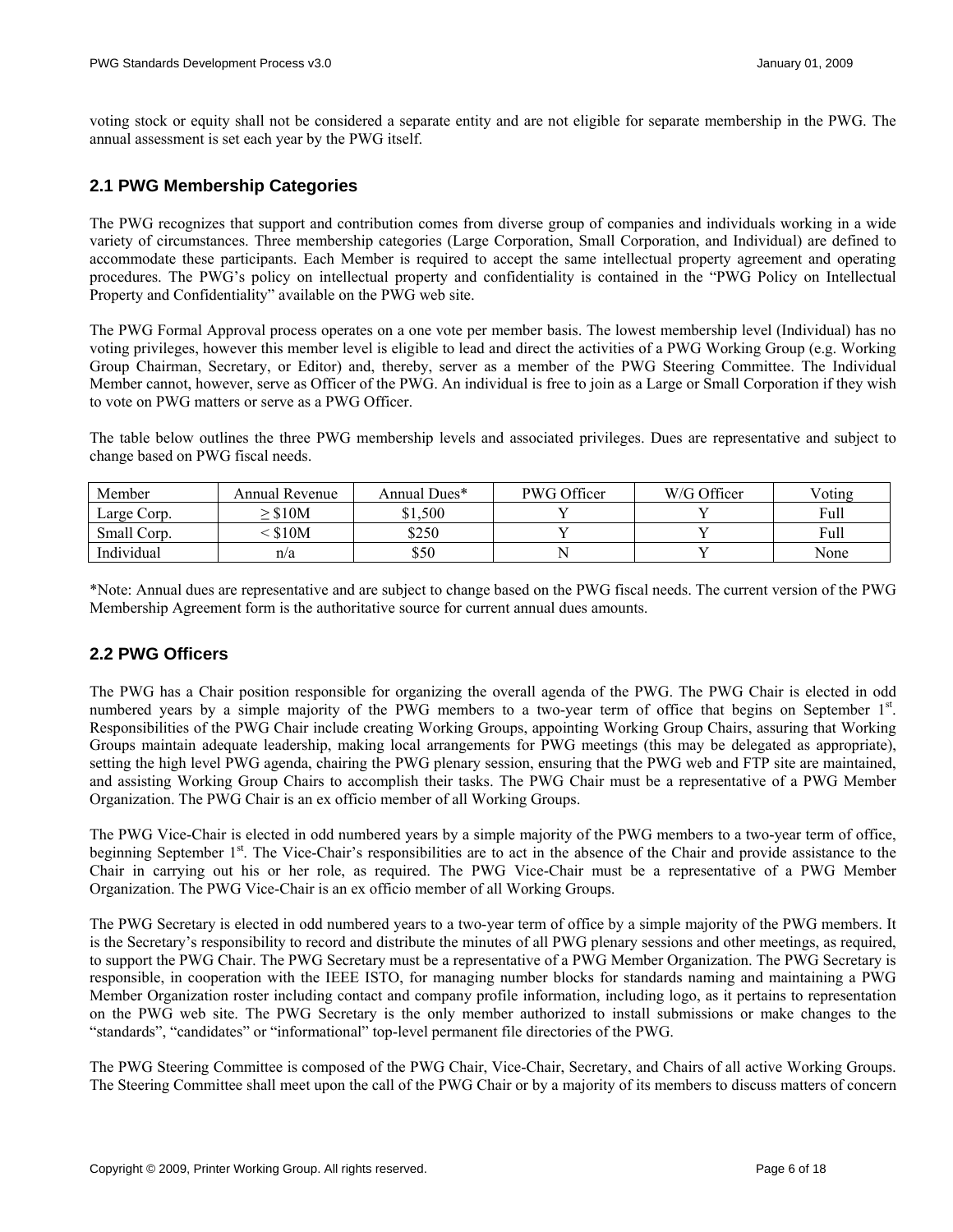<span id="page-6-0"></span>of the PWG. Where matters come to a vote in the Steering Committee, decisions are made by simple majority of the entire committee (abstentions/non-votes are counted as no votes), with one vote per person.

#### **2.3 Working Group Officers**

Under the PWG Chair are a number of Working Groups (WG), which are chartered for the purpose of developing a specific standard. Working Groups are chartered as required to address specific areas of standardization. A Working Group is considered active until it satisfies its charter or is otherwise terminated by the Working Group Chair with the agreement of the Steering Committee.

The PWG Chair appoints the Chair of a Working Group, with approval (simple majority) at a PWG plenary. The Working Group Chair's term is indefinite and would normally extend through the period of time during which there is active maintenance on the standard(s) developed by the Working Group. The Working Group Chair must be a representative of a PWG Member Organization. The Working Group Chair is responsible for appointing a Vice-Chair and Secretary for the Working Group, creating the Charter, setting the agenda for meetings, chairing Working Group meetings, appointing editors for Working Group documents, driving the work to completion, and reporting status of the Working Group at PWG plenary sessions.

The Working Group Chair appoints the Vice-Chair of a Working Group, with approval (simple majority) of the Working Group. The Working Group Vice-Chair's term is indefinite. The Vice-Chair acts in the absence of the Chair and assists, as appropriate, in carrying out the responsibilities of the Chair.

The Working Group Chair appoints the Secretary, with approval (simple majority) of the Working Group. The term of office is indefinite. The responsibilities of the Working Group Secretary are to record and distribute minutes of Working Group meetings and to record attendance for members of that Working Group.

# **2.4 PWG Meetings**

The annual face-to-face meeting schedule for the PWG is set in October of each year. As a guideline, it is common to hold faceto-face meetings every 6 to 10 weeks with phone and web based conferencing during the interim. Face-to-face meetings are to be distributed geographically to try and normalize the travel burden among members. Meeting schedule and locations are determined through a proposal / consensus process and no other specific process or guarantees are implied. Meeting location details are to be published at least 4 weeks in advance of meetings. New documents must not be introduced under any circumstances less than 1 week prior to a face-to-face as this only leads to confusion and ineffective meeting results.

Non-standards related administrative and procedural decisions made at PWG administrative, business, or plenary meetings require a simple majority, 1 vote per PWG Member Organization.

Dial-up and web conference details, agenda and reference materials are to be published at least 48 hours in advance when work is being conducted via remote conferencing.

#### **2.4.1 Intellectual Property Procedures**

This section describes the application of the PWG's IP Policy as it relates to meetings of the PWG.

#### **2.4.1.1 Meeting Procedures**

Each PWG working group meeting SHALL begin with a reminder that the meeting is subject to the agreed PWG IP Policy. The minutes of the meeting SHALL record that the reminder was provided and there was no objection. This requirement applies to all technical face to face and conference call meetings.

The PWG does not, as a matter of course, request letters of assurance from all members, participants, or attendees.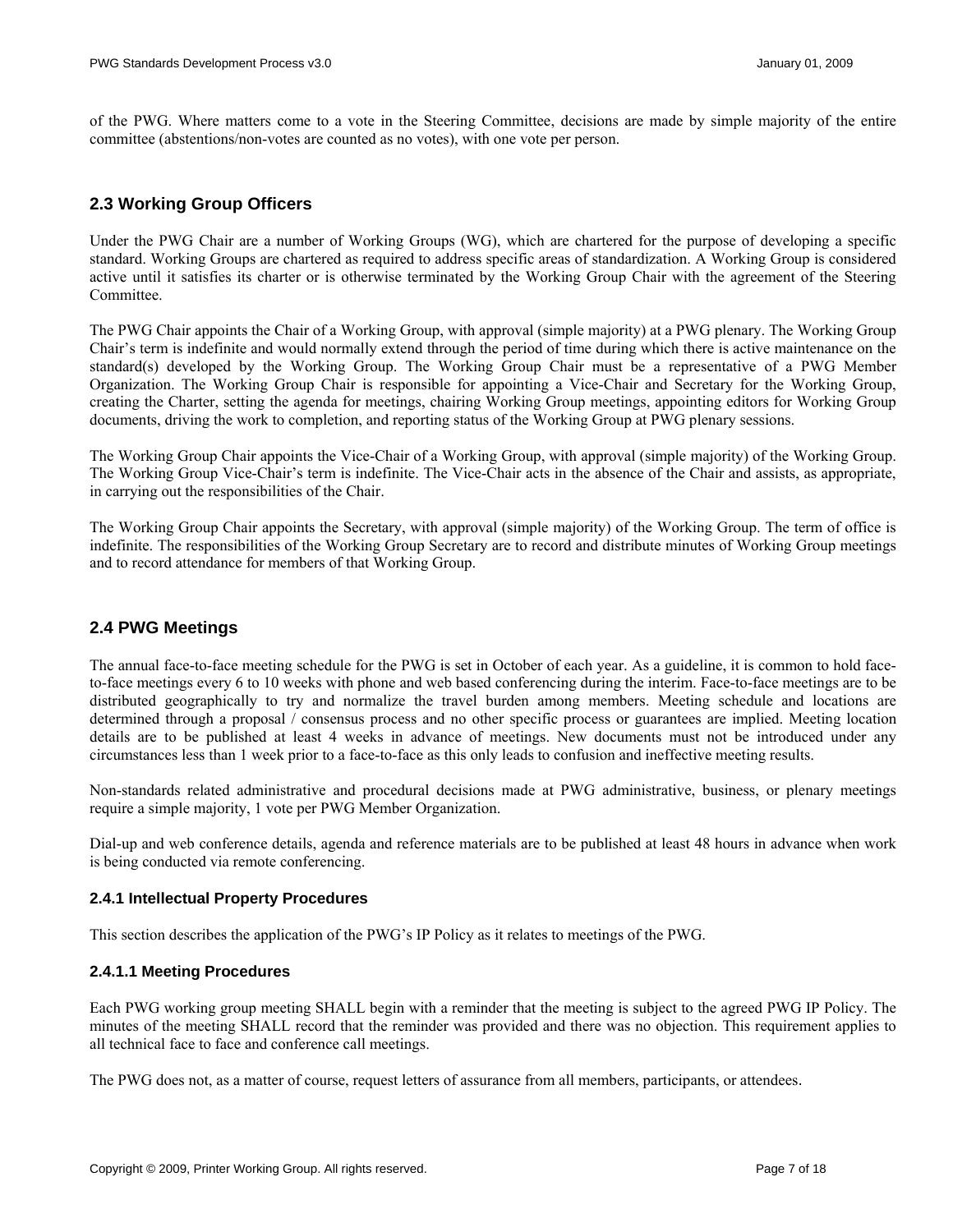### <span id="page-7-0"></span>**2.5 PWG Communications Infrastructure**

The PWG will maintain

- 1) A PWG web site [http://www.pwg.org](http://www.pwg.org/) where PWG Working Group information, meeting schedules and document links and other pertinent information may be found.
- 2) A PWG ftp site [ftp://ftp.pwg.org](ftp://ftp.pwg.org/) where PWG working drafts, standards, procedures, schema, templates and other useful and necessary documents may be accessed.
- 3) An e-mail reflector, including archive, for each active project. Instructions for subscribing to the PWG mailing lists can be found at the following link: http://www.pwg.org/mailhelp.html

# **3. PWG Standards Development and Maintenance**

<span id="page-7-1"></span>There are 3 main phases to standards development in the PWG – Charter, Development, and Maintenance ([Table 1](#page-7-1)). These phases are a guideline to the activities and types of documents a Working Group should expect to encounter. There are no specific exit criteria from these phases. Exit criteria apply to PWG standards-track documents and are outlined in Section [4.](#page-7-2)

| <b>Phase</b> | <b>Activities in this Stage</b>    | <b>Internal Documents</b>              | <b>PWG</b><br><b>Standards</b> |  |
|--------------|------------------------------------|----------------------------------------|--------------------------------|--|
|              |                                    |                                        | <b>Documents</b>               |  |
| Charter      | Identify need                      | White Papers                           | Charter                        |  |
|              | <b>Brainstorm</b>                  |                                        | <b>Requirements Statement</b>  |  |
|              | Develop Charter                    |                                        | Preliminary Working            |  |
|              | <b>Gather Requirements</b>         |                                        | Draft                          |  |
| Development  | Develop PWG Working Drafts         | White Papers                           | <b>PWG Working Drafts</b>      |  |
|              | Prototype                          | Proposals                              | Candidate Standards            |  |
|              | Promote to Candidate Standard      | Developer Guides                       | Supporting durables            |  |
|              | Demonstrate Interoperability       | <b>Interop Test Plans</b>              | such as WSDL, Schema           |  |
|              | Promote to PWG Standard            | <b>Interop Test Results</b>            |                                |  |
| Maintenance  | Maintain PWG Standard              | Errata                                 | Standard                       |  |
|              | Maintain PWG Candidate<br>Standard | Registration of new<br>keywords, enums | Supporting durables            |  |

**Table 1 - Three Phases to developing a PWG Standard** 

# <span id="page-7-2"></span>**4. Formal PWG Standards-track Process**

Standards development consists of the progression of documents used to define and articulate standards. PWG project documents consist of the Charter, a set of Requirements, Working Drafts, Candidate Standards and the Standard, itself. Publication of completed PWG Candidate Standards, Standards, and Best Practice documents requires Last Call and Formal Approval as described in Section [8](#page-12-1). Technical briefs and proposals relating to a standard, while helpful and encouraged, are not treated as formal documents and do not require Last Call or Formal Approval. The life cycle and organization of PWG standards-track and other project documents are defined below. For current best practice on the formulation of file namespace and file path names see Section [7](#page-11-1).

# **4.1 Editing Documents**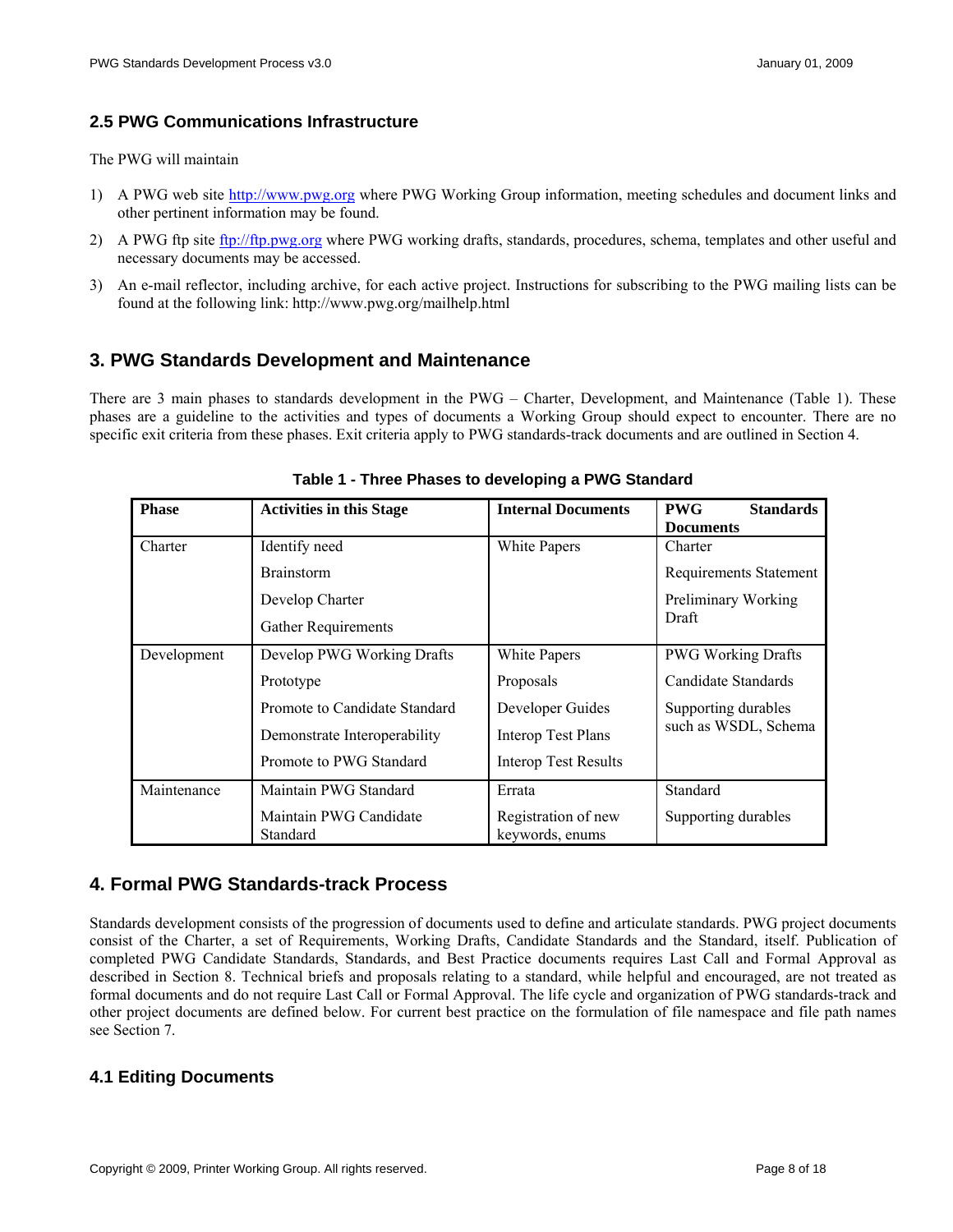<span id="page-8-0"></span>The Working Group Chair will appoint an editor for each PWG standards-track document. The editor will be approved by a simple majority vote of the Working Group. Normally an editor will work in this capacity throughout the life cycle of the standard, although exceptions may occur. Editors are responsible for reflecting the decisions of the Working Group, rather than their own personal views. Ultimately, the editor has responsibility for the quality of the document, making sure that it is readable and has a coherent style, even when it has multiple authors or contributors.

#### **4.1.1 Document Status Levels**

A PWG document SHALL be labeled with a status level that will appear on the title page as follows: Status: *<keyword>*

| <b>Status keyword</b> | <i>Indicates</i>                                                                                                                                                                             |
|-----------------------|----------------------------------------------------------------------------------------------------------------------------------------------------------------------------------------------|
| Initial               | Initial attempt to specify the standard.                                                                                                                                                     |
| Interim               | Standard in development. Significant changes to the standard expected in the future.                                                                                                         |
| Prototype             | Content of the standard is functionally complete and ready for prototyping.                                                                                                                  |
| Stable                | Standard is very close to completion. Standard is either getting ready for, is in, or has completed Last<br>Call.                                                                            |
| Approved              | The document has successfully completed PWG Formal Approval (see 8.3)                                                                                                                        |
| Obsolete              | The document has been obsoleted by another PWG standard or industry standard. The obsolete<br>PWG document is deprecated and should not be implemented.                                      |
| Superceded            | The document has been superceded by another PWG standard or industry standard. The superceded<br>PWG document is substantially technically correct and may be implemented for compatibility. |

|  |  |  | Table 2 – Status keywords |
|--|--|--|---------------------------|
|--|--|--|---------------------------|

"Approved," "Obsolete" and "Superceded" status are only applicable to documents that have successfully completed PWG Formal Approval.

Normally, a Working Draft will progress through each status level from "Initial" to "Stable". Status levels may be skipped for some limited standards efforts. It is possible for a Working Draft to achieve reduced status if an unexpected, serious problem is found, for example, during prototyping.

The status of a Working Draft will be established via Working Group consensus.

# **4.2 Organizing and Naming Documents**

Early versions of a Working Group Charter, Requirements, whitepapers, and other supporting documentation may circulate on the [pwg@pwg.org](mailto:pwg@pwg.org) e-mail reflector. During formalization of their Charter and Requirements, a Working Group will chose an abbreviation (usually 2 to 4 characters), to preface their document names. This must be accomplished before the first Working Draft is published. The Working Group abbreviation is subject to approval by the PWG Steering Committee.

#### **4.3 Working Group Charter**

The first order of business for any Working Group is to create a Charter that clearly describes the scope of their work. Brainstorming, fact-finding, guest speakers and other enlightening activities often precede or coincide with Charter development. In addition to scope, the Charter should define milestones and schedule, including an expiration date. The PWG Steering Committee, based on perception of progress and commitment of the Working Group, may grant extensions. In some cases the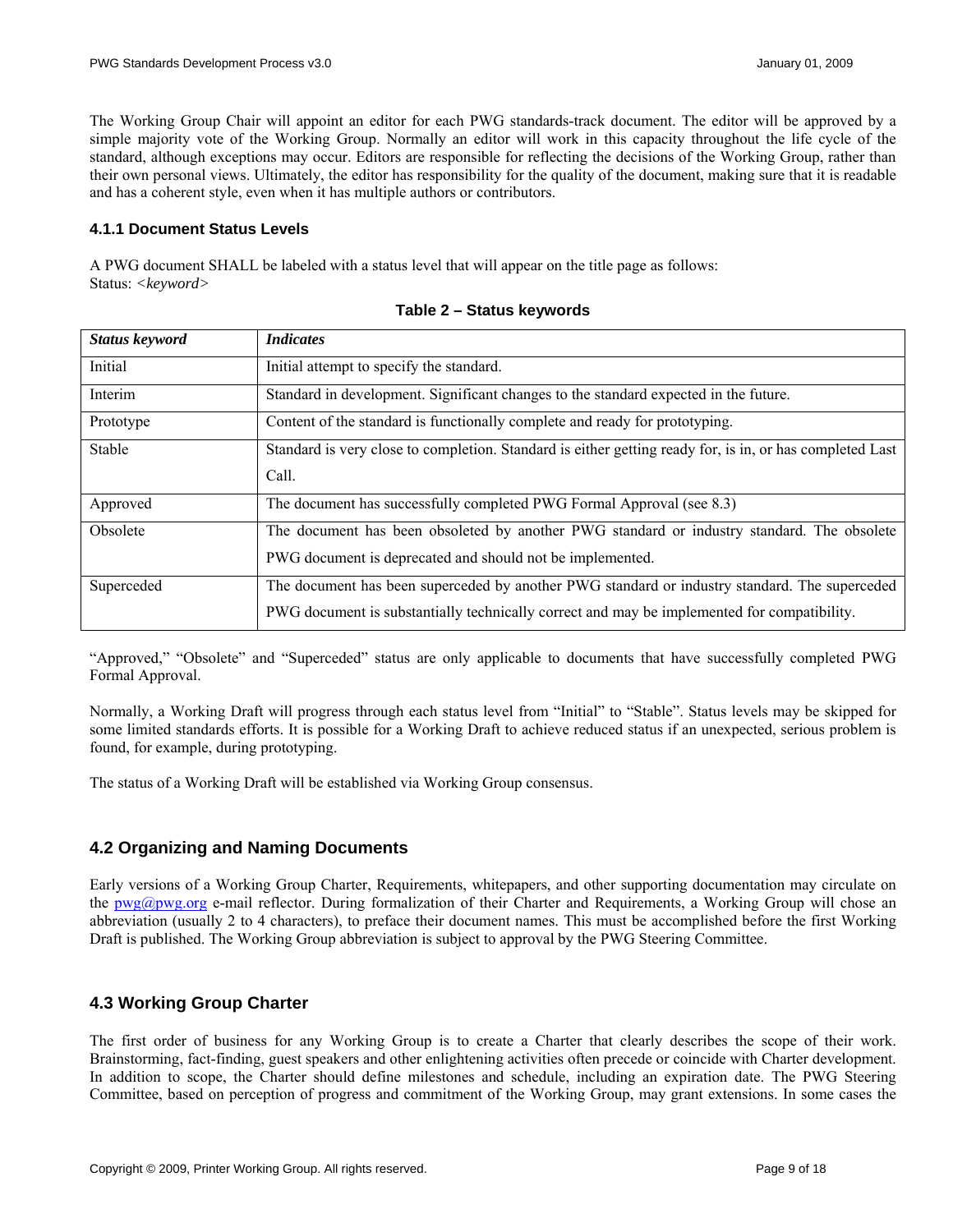<span id="page-9-0"></span>Working Group may choose to publish their standard in affiliation with an outside standards organization such as the IETF or W<sub>3C</sub>. If this is evident, the Charter should indicate the desire for formal affiliation with another standards organization and include a liaison plan with the other organization. Charter definition, requirements gathering and outlining a preliminary Working Draft may occur simultaneously. In many cases, this is encouraged, as new information gleaned from these activities may alter perception of the Charter.

#### A Working Group Charter requires Formal Approval (see Section [8.3\)](#page-12-2).

Note: Revision or re-chartering of a formally approved Charter is allowed at the discretion of the Working Group with approval of the PWG Steering Committee.

#### **4.4 Statement of Requirements**

Prior to completion of the first Working Draft, a clear statement of requirements for the standard to be produced is required. A requirements statement documents the best effort collection of known requirements on a particular protocol, interface, procedure or convention. The requirements statement is important as it leads to a clear, common understanding of the goals, provides a guide for developing the standard, and can be used as a final test to measure the completeness of the resulting specification. It is not necessary that the resulting standard meet every stated requirement, but the standard should be explicit about which requirements it does not meet, and why. Requirements may be updated during the development of the standard, as they become clearer. As with Charter (above), brainstorming, fact-finding and associated activities frequently accompany the process of requirements gathering. Often, at the beginning of a project, the Charter, Requirements, and early versions of an initial Working Draft are all undergoing simultaneous revision until a clear direction emerges and the Charter and Requirements are formally approved.

A Working Group Statement of Requirements requires Formal Approval (see Section [8.3\)](#page-12-2).

# **4.5 Working Draft**

When rough consensus has been reached on the Charter, Requirements, and there is sufficient information to begin writing a standard, the initial Working Draft will be written. Charter and Requirements must reach Formal Approval prior to completion of the first Working Draft. A PWG Working Draft facilitates reaching consensus on how to approach the PWG Standard and provides a backdrop for discussion and agreement on details of the specification. The initial Working Draft, when reasonably complete, provides a foundation for further work on the Standard.

Working Drafts correspond to a specific version of the Standard they are defining. Unless the Working Group is engaged in an effort to revise an existing PWG Standard, the Working Drafts are always defining PWG Standard Version 1.0.

A PWG Working Draft cannot progress ahead of any given normative reference that it contains.

#### A transition to PWG Candidate Standard requires prototyping, Last Call, and Formal Approval of a stable PWG Working Draft.

#### **4.6 Candidate Standard**

When agreement has been reached among the participants about the details of a Standard, the current Working Draft is ready to transition to a PWG Candidate Standard. A Working Draft MUST NOT be approved as a Candidate Standard unless it is supported by 1 or more prototype and is thought to be ready for implementation. The purpose of prototyping is to generate information that will help design or perfect the final standard. As each type of standard may differ, the PWG process does not define specific, measurable prototype criteria beyond the commonly held notion of a test-of-principle model or early version of a technological device or process. A PWG Candidate Standard MUST NOT progress ahead of any Normative Reference that it contains.

A PWG Candidate Standard forms the basis for comments from outside of the Working Group and the PWG, and provides the foundation for initial product development and interoperability testing. Implementations can comfortably proceed from a PWG Candidate Standard, knowing that it will not undergo significant change as it matures to a PWG Standard. However, if changes to a Candidate Standard become necessary, these changes will be accomplished via Working Drafts that must once again go through Last Call and Formal Approval. The Working Draft will then and only then regain Candidate Standard status.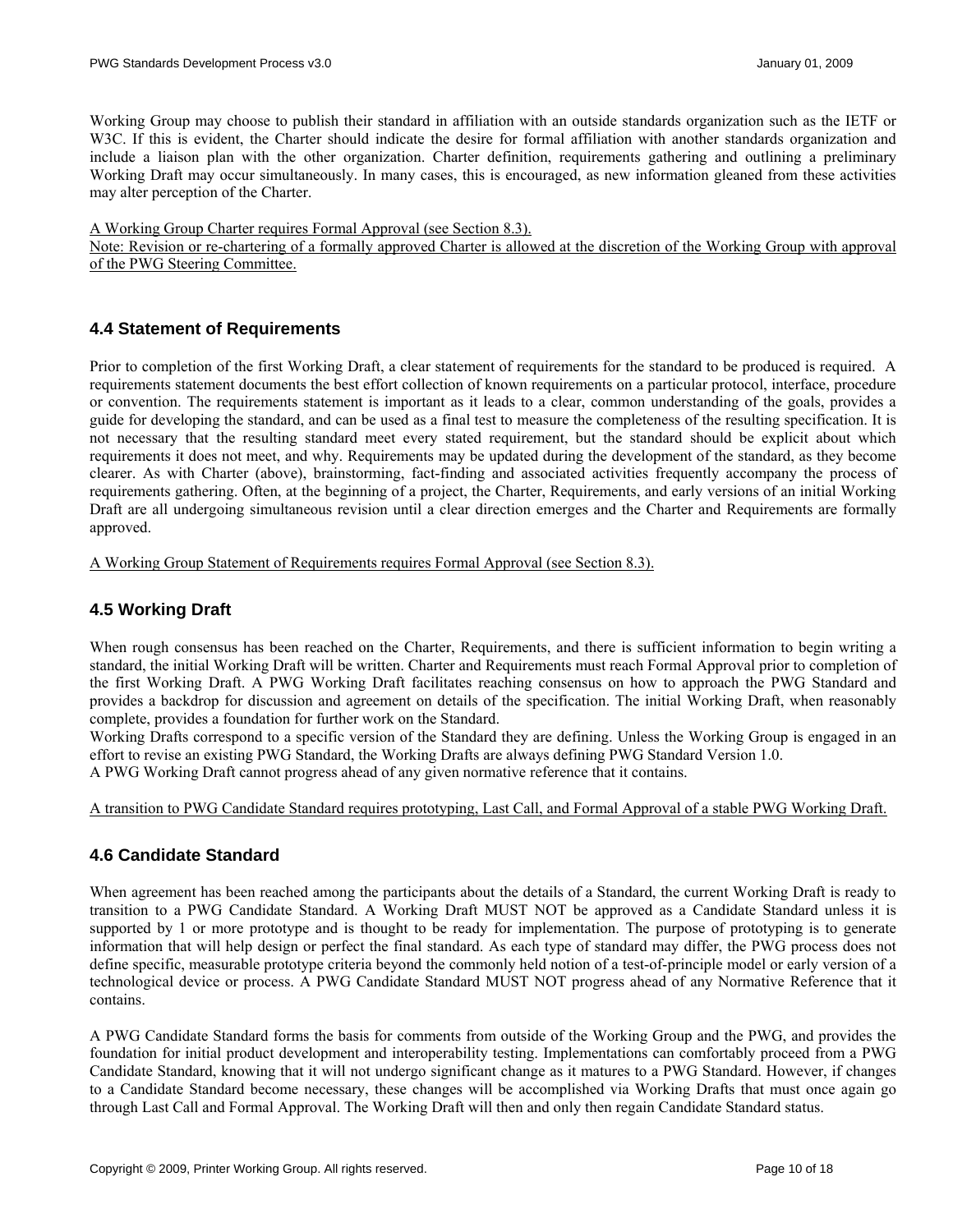<span id="page-10-0"></span>Candidate Standards correspond to a specific version of the Standard they are defining. Unless the Working Group is engaged in an effort to revise an existing PWG Standard, the Candidate Standards are always defining PWG Standard Version 1.0.

When a document becomes a Candidate Standard, it is assigned an IEEE-ISTO standard number, which it keeps forever. To indicate the standard is at Candidate Standard status, the prefix "CS" is attached to the standard number, resulting in a number such as "PWG CS 5105.2." If the Candidate Standard goes back to Working Draft status, "WD" replaces the prefix "CS," resulting in a number such as "PWG WD 5105.2." IEEE-ISTO standard numbers are tracked and assigned by the PWG Secretary.

A transition to PWG Standard requires demonstration of interoperability, Last Call, and Formal Approval of a stable PWG Candidate Standard.

#### **4.7 Standard**

When a PWG Candidate Standard has passed Last Call, demonstrated interoperability and acquired Formal Approval, it is promoted to the final status of a PWG Standard. At this point, "STD" replaces the prefix "CS" in the IEEE-ISTO standard number and "PWG" is replaced by "IEEE-ISTO," resulting in a number such as "IEEE-ISTO STD 5105.2."

#### **4.8 Maintenance of Standards**

When a document has reached the PWG Candidate Standard or PWG Standard status, maintenance activity may occur on that standard. Such revision or extension documents start as Working Drafts and then follow all rules above for progression to Candidate Standard and Standard. Note that the extension to a Candidate Standard cannot progress to Standard before the Candidate Standard it is revising or extending has progressed to Standard.

It is also possible that the PWG will decide to formalize PWG extensions for any (IETF, IEEE, or other printing industry) external standard (e.g., RFC2911). As above, such extension documents start as Working Drafts and then follow all rules in earlier sections above for progression to Candidate Standard and Standard.

The process for extension and revision of a standard under maintenance is described in Section [9.](#page-14-1)

#### **4.9 Best Practices**

Best Practice documents reflect policy and advice from the PWG. Such documents, while not normative, are often referenced for clarification of PWG and related standards. Because we want Best Practice to be reliable and accurate, we treat these as formal Working Group documents that undergo naming, Last Call and Formal Approval just like a Working Draft.

# <span id="page-10-1"></span>**5. Informal Supporting PWG Documents**

The following are considered informal, working documents that contribute to the development or clarification of a PWG Standard. As such, these documents require no Formal Approval process.

### **5.1 White Papers, Technical Briefs and Other Non-normative Documents**

During the standards process, PWG members are encouraged to document proposals, clarifications or otherwise useful documents such as machine generated MIB fragments and XML schema as a White Paper or Technical Brief. These documents provide an informal means of communicating technical proposals among PWG members. It is strongly recommended that any topic open for discussion on the PWG agenda have supporting documentation made available for review at least one week prior to the meeting where the paper is to be discussed. Technical Briefs are particularly useful when two or more approaches to a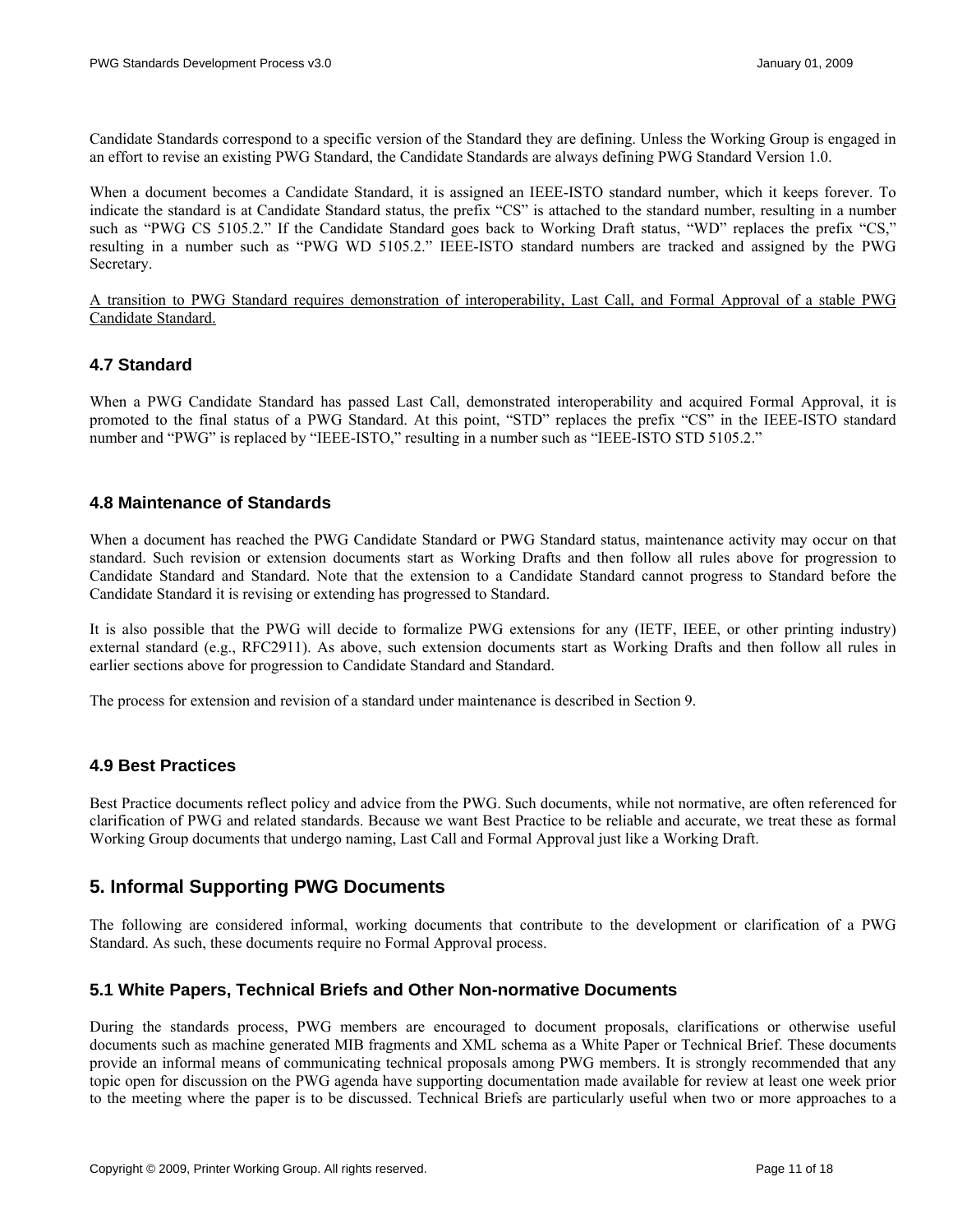<span id="page-11-0"></span>standard exist and need to be debated. White Papers and Technical Briefs (treated the same) may be updated to reflect group consensus or individual positions on a particular topic. Since a White Paper represents current thought and individual contribution, they do not require any form of approval and have no formal status. White Papers, Technical Briefs and other documents, such as FAQ, are subject to change or withdrawal at any time. These documents should be posted to the PWG FTP site and announced on the Working Group mailing list prior to discussion at a PWG meeting. Discussion will be most fruitful when people have taken adequate time to review the papers prior to the meeting.

# **6. Exceptions to Process**

To handle exceptional cases, the Steering Committee may decide that one or more of the steps in the standards process may be shortened or eliminated. Such an exception to this PWG Standards Process must be approved by unanimous consent of the entire PWG Steering Committee.

# <span id="page-11-1"></span>**7. Publication of PWG Documents**

All of the PWG standards-track and supporting documents described in Sections [4](#page-7-2) and [5](#page-10-1) must be available in either PDF or HTML format (others may be provided as well) and published on the PWG FTP site. Any document identified as PWG Charter, PWG Requirements, PWG Working Draft, PWG Candidate Standard or PWG Standard represents a formal PWG approved document, which will be published in a durable location with well-known path after achieving the appropriate Last Call and/or Formal Approval. Listed are examples of the directory structure using v1.0 Standards as an example. In use, "[working group document]" would be replaced by the abbreviation for a particular Working Group document (e.g., "psireq" for PSI Requirements). Note the prefix conventions established for these documents as reflected in the file name prefix in the examples below.

Charter – ftp://ftp.pwg.org/pub/pwg/[working group]/charter/ch-[working group document]10-yyyymmdd.pdf

Requirements (active) – ftp://ftp.pwg.org/pub/pwg/[working group]/wd/wd-[working group document]req10-yyyymmdd.pdf

Requirements (final) – ftp://ftp.pwg.org/pub/pwg/informational/req-[working group document]req10-yyyymmdd.pdf

Best Practices – ftp://ftp.pwg.org/pub/pwg/informational/bp-[working group document]10-yyyymmdd.pdf

Working Drafts – ftp://ftp.pwg.org/pub/pwg/[working group]/wd/wd-[working group document]10-yyyymmdd.pdf

Candidate Standards – ftp://ftp.pwg.org/pub/pwg/candidates/cs-[working group document]10-yyyymmdd-510n.m.pdf

Standards – ftp://ftp.pwg.org/pub/pwg/standards/std-[working group document]10-yyyymmdd-510n.m.pdf

Errata - ftp://ftp.pwg.org/pub/pwg/errata/err-[working group document]10-yyyymmdd-510n.m.pdf (Note: When creating errata, the date in the errata document name is the date of the errata not of the original document)

For current best practice on the formulation of these names see: [ftp://ftp.pwg.org/pub/pwg/informational/pwg-namespace](ftp://ftp.pwg.org/pub/pwg/informational/pwg-namespace-policy.txt)[policy.txt](ftp://ftp.pwg.org/pub/pwg/informational/pwg-namespace-policy.txt)

Standards are not published in the Working Group path. PWG Standards are given a unique number and are published in one, flat, namespace, managed by the PWG Secretary, for ease of access, accuracy, and durability. Supporting documents (see Section [5](#page-10-1)) are posted in the root Working Group path or a subdivision of that path as appropriate.

Filename prefixes for common supporting documents are:

White Paper and Technical Brief – tb

FAQ – faq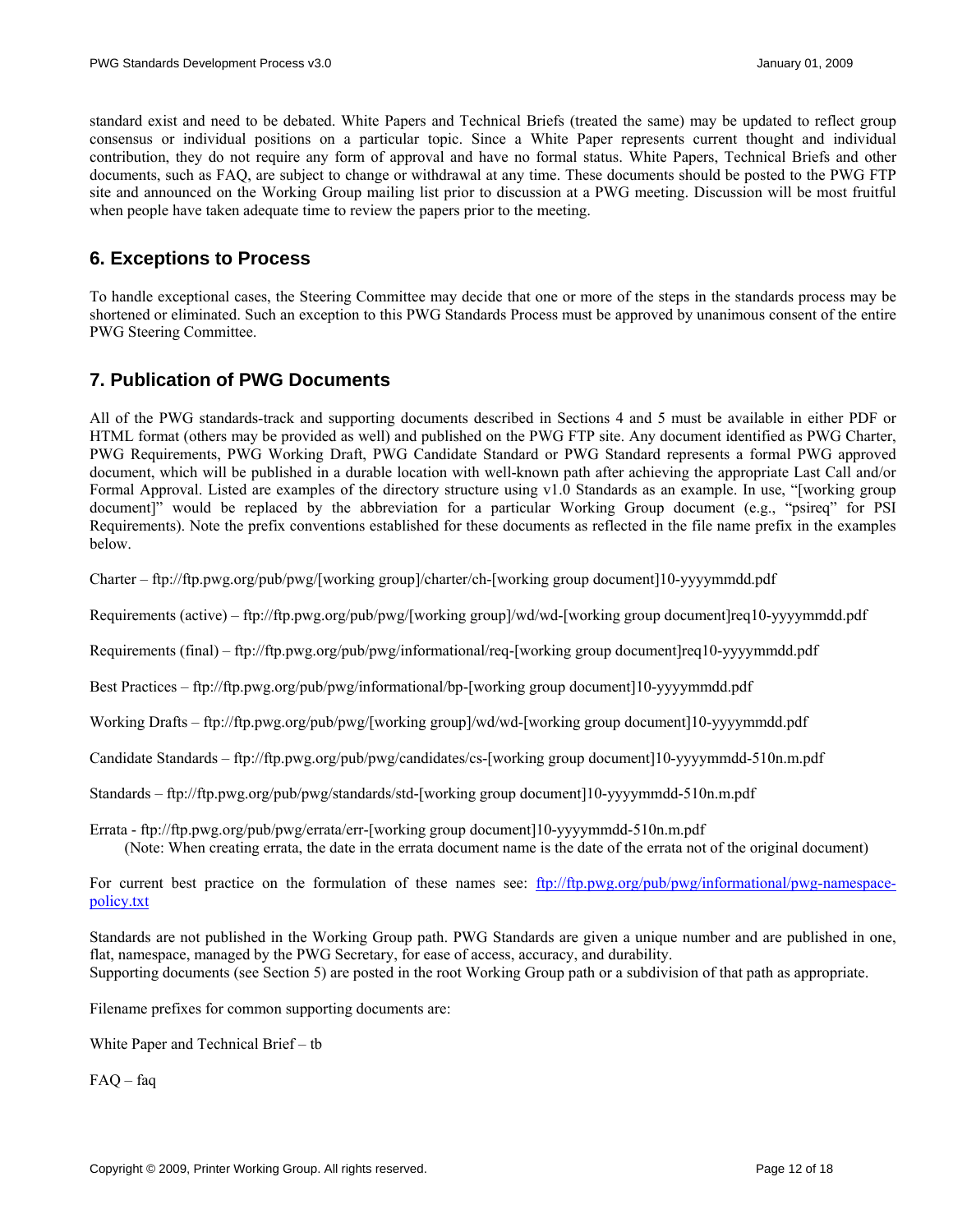<span id="page-12-0"></span>Last Call Review Comments – lcrc

Internal working versions of PWG documents should be available in an agreed upon, widely available word processing format, to provide for collaboration between document editors and contributors. For example, Microsoft WORD and HTML are common revisable formats in use, today.

When documents are posted to the PWG FTP site, a notice should also be posted to the Working Group mailing list. It is recommended that Working Groups provide a web site where information about their activities is provided. The Web site should provide links to current, relevant documents.

# <span id="page-12-1"></span>**8. Approval**

In no part of the Approval process does the PWG solicit letters of assurance from all members, participants, or attendees.

# **8.1 Last Call**

Last Call represents a final opportunity for issues to be raised against a document. During this period all PWG members are encouraged to review the final working draft for both technical and editorial content and to provide comments to the Working Group. The Working Group Chair announces a Last Call on a document with rough consensus of the Working Group. Last Calls are posted to all members of the PWG via the PWG-ANNOUNCE mailing list. The Last Call period may vary, based upon the content, complexity, holidays, or other circumstances, but must be at least 16 full working days (minimum 22 calendar days). A working day is a normal business day and is considered to end at 10 PM USPST (Los Angeles, CA, USA). For any document transitioning to Candidate Standard or Standard, Last Call must either conclude at, or span a PWG Plenary meeting with an overview of the draft or standards document and a review of any current detailed issues and their resolutions. If less than 30 percent of the PWG membership have commented, participated, or communicated that they have no comments for a given document during Last Call, the Last Call period is automatically extended until that threshold is met. Within a reasonable period of time following closure of Last Call, all issues raised during Last Call must be either resolved or rejected as follows:

- Resolved Document updated to reflect the resolution
- ⎯ Rejected No change required in the document

All issues and their resolution from the most recent Last Call must be published in the Formal Approval announcement.

#### **8.2 Last Call Formal Review**

Last Call results must be reviewed by the PWG Steering Committee to validate that the Last Call process has been conducted properly, prior to the start of Formal Approval.

# <span id="page-12-2"></span>**8.3 Formal Approval**

#### **8.3.1 Formal Approval Process**

Once all of the Last Call issues have been resolved or rejected, and the PWG Steering Committee has reviewed Last Call, the PWG Secretary must announce a vote for Formal Approval to transition the document to the next status level. Formal approval voting must be announced and conducted via the PWG-ANNOUNCE mailing list and the announcement must contain all issues and their resolution, which occurred during Last Call. The Formal Approval period must last at least 16 full working days (minimum 22 calendar days) and may be longer at the discretion of the Working Group Chair. A working day is a normal business day and is considered to end at 10 PM USPST (Los Angeles, CA, USA).

The PWG Secretary will administer the Formal Approval process with the assistance of the Working Group Chair and the ISTO.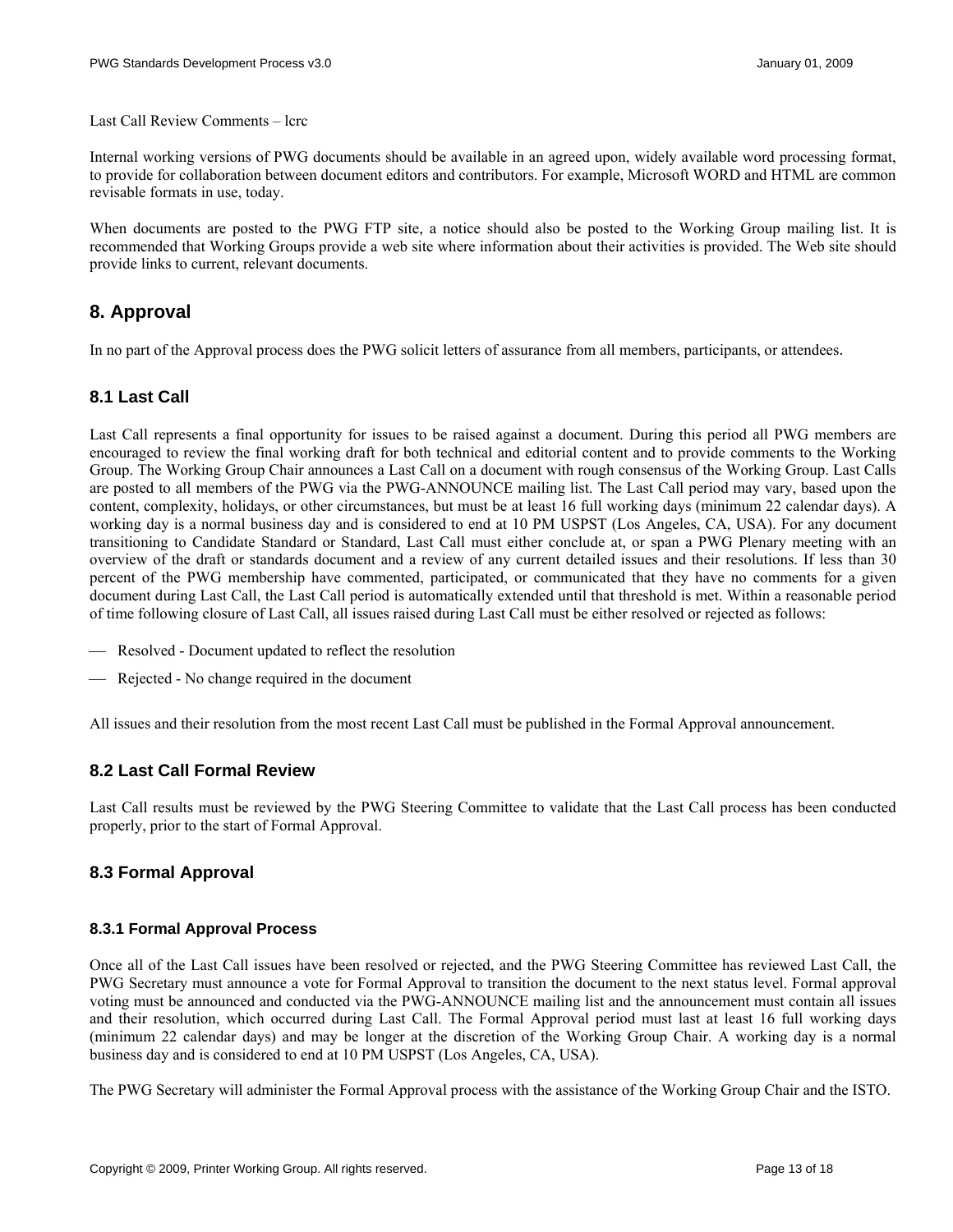#### <span id="page-13-0"></span>**8.3.1.1 Permissible Votes**

Following are the 4 possible votes allowed by the PWG Formal Approval process.

- YES MAY be accompanied by editorial comments
- ABSTAIN comments WILL NOT be considered
- ⎯ NO without Strong Opposition MUST be accompanied by explanation of technical opposition
- ⎯ NO with Strong Opposition MUST be accompanied by explanation of technical opposition

#### **8.3.1.2 Formal Approval**

Formal Approval requires

- Votes by at least 25% of eligible members.
- ⎯ YES votes by at least 66% of votes (not including abstentions) when there is no Strong Opposition
- ⎯ YES votes by at least 80% of votes (not including abstentions) when there is Strong Opposition
- ⎯ At least 50% of votes (including abstentions) to be YES.

A NO vote on a PWG standards-track document must be accompanied by the technical reasons for the NO vote, and a description of the changes that would be required to the document to turn the NO vote to a YES. When a Working Draft, Candidate Standard or other formal PWG document passes Last Call but does not achieve Formal Approval during the initial voting period, due to lack of quorum, voting is automatically extended by up to two 30 calendar day Formal Approval extension periods. This gives the Working Group Chair and PWG Steering Committee time to interact with PWG members who may require additional time or education regarding the proposed standard. A vote is not considered final until the end of the Formal Approval period (PWG Member Organizations may change their vote during the Formal Approval process).

If, for any reason, the attempt at Formal Approval fails, a Working Group has the following options:

- 1) Resolve the technical issues and repeat Last Call and Formal Approval
- 2) Revise their Charter and begin again with approval of the PWG Steering Committee
- 3) Abandon the document.

Formal approval is not granted until the PWG Steering Committee reviews the process used to achieve Last Call and Formal Approval insuring the PWG process was followed with fidelity.

After the Formal Approval process has completed, boiler plate revisions will be made to the document and the document will be published. All technical comments should be posted to the Working Group mailing list, addressed by the Working Group and the responses archived in the PWG FTP site.

#### **8.3.2 Formal Approval Voting Rights**

The following voting rights policy applies to all Formal Approval voting:

- $\overline{A}$  A voter must be a representative of a PWG Member Organization in good standing.
- Each PWG Member Organization may cast only one vote.

# **8.4 Publishing Of Approved Document**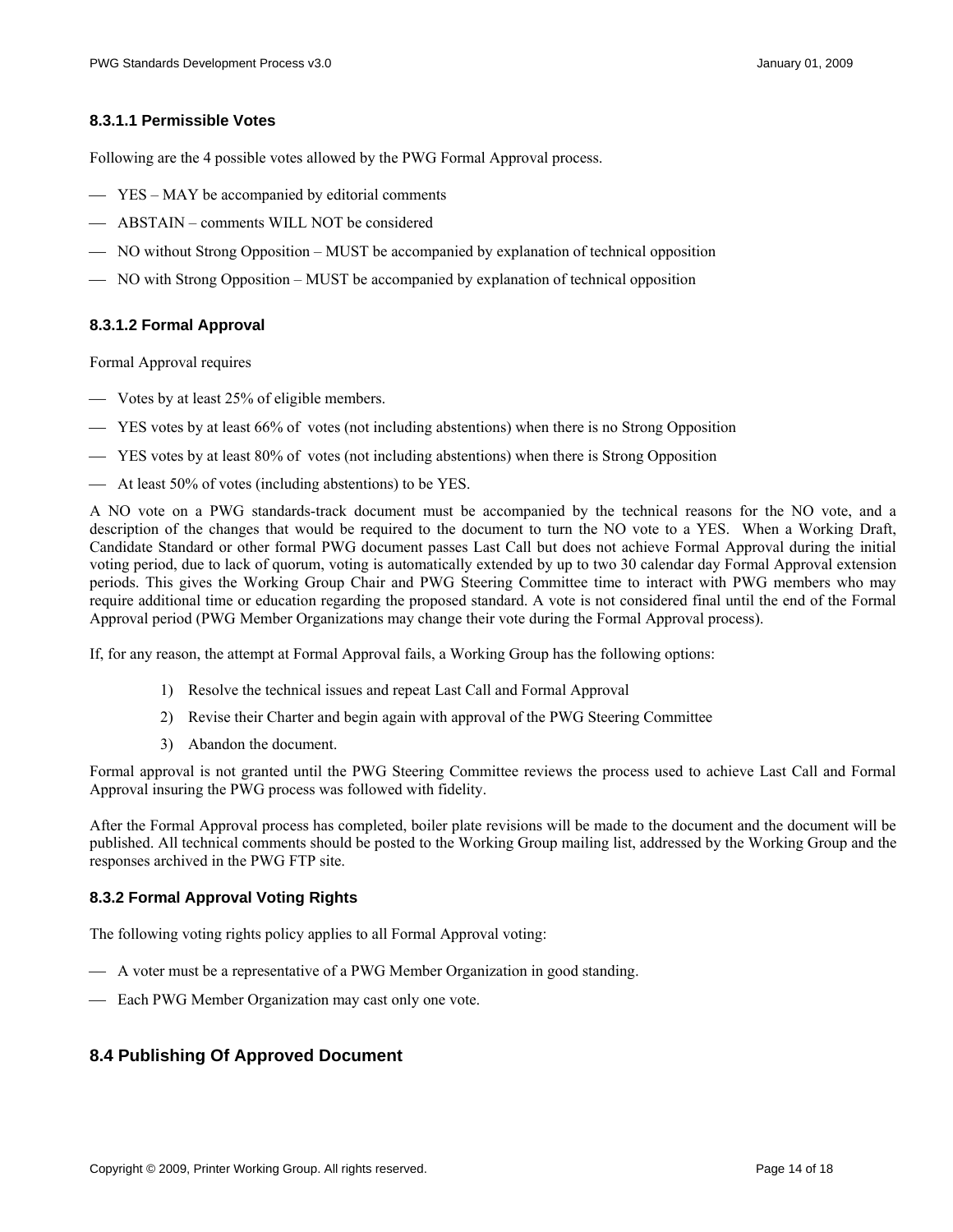<span id="page-14-0"></span>The PWG Secretary, with assistance from the Working Group Chair, must edit documents that have passed Formal Approval to update the document number, format, and the final publication date. The PWG Secretary must then publish the document in the appropriate locations with the appropriate file names (see Section [7](#page-11-1)).

# **8.5 Working Group Decisions**

#### **8.5.1 Working Group Decision Process**

There is no Formal Approval process that applies to Working Groups and voting is not necessary to validate Working Group decisions. If the Working Group does resort to voting the following must be met for the vote to be considered binding:

- 1) A simple majority of those casting votes (not including abstentions) on administrative and operational issues
- 2) At least 66% of those casting votes (not including abstentions) on technical issues.

It is the responsibility of the Working Group Chair to ensure that the results of a vote are fair and representative. If a member of the PWG has an issue, the Working Group Chair decision may be appealed to the PWG Steering Committee.

#### **8.5.2 Working Group Voting Eligibility**

The following voting rights policy applies to all voting done within the PWG Working Groups:

- $\overline{\phantom{a}}$  A voter must be a representative of a PWG Member Organization in good standing.
- $\equiv$  Each PWG Member Organization may cast only one vote.
- ⎯ Eligibility is determined by an organization attending two of the previous four face-to-face meetings or conference calls. It is the responsibility of the Working Group Secretary to maintain the list of eligible voters.
- ⎯ A Working Group Chair may declare that a sufficient quorum does not exist for voting purposes if at least 50% of potential voting members are not present during the vote.
- ⎯ Voting is not a requirement for declaring rough consensus, unless specifically requested by a member with voting rights.

# **8.6 Approval at a PWG Plenary**

#### **8.6.1 PWG Plenary Approval Process**

A simple majority of those casting votes (abstentions do not count) is required.

#### **8.6.2 PWG Plenary Approval Voting Rights**

The following voting rights policy applies to all voting done within the PWG plenary:

- $-$  A voter must be a representative of a PWG Member Organization.
- Each PWG Member Organization may cast only one vote.
- $\longrightarrow$  Plenary voting occurs at plenary sessions, so participation in the plenary is required for voting.
- ⎯ Voting is not a requirement for declaring rough consensus, unless specifically requested by a member with voting rights.

# <span id="page-14-1"></span>**9. Maintenance**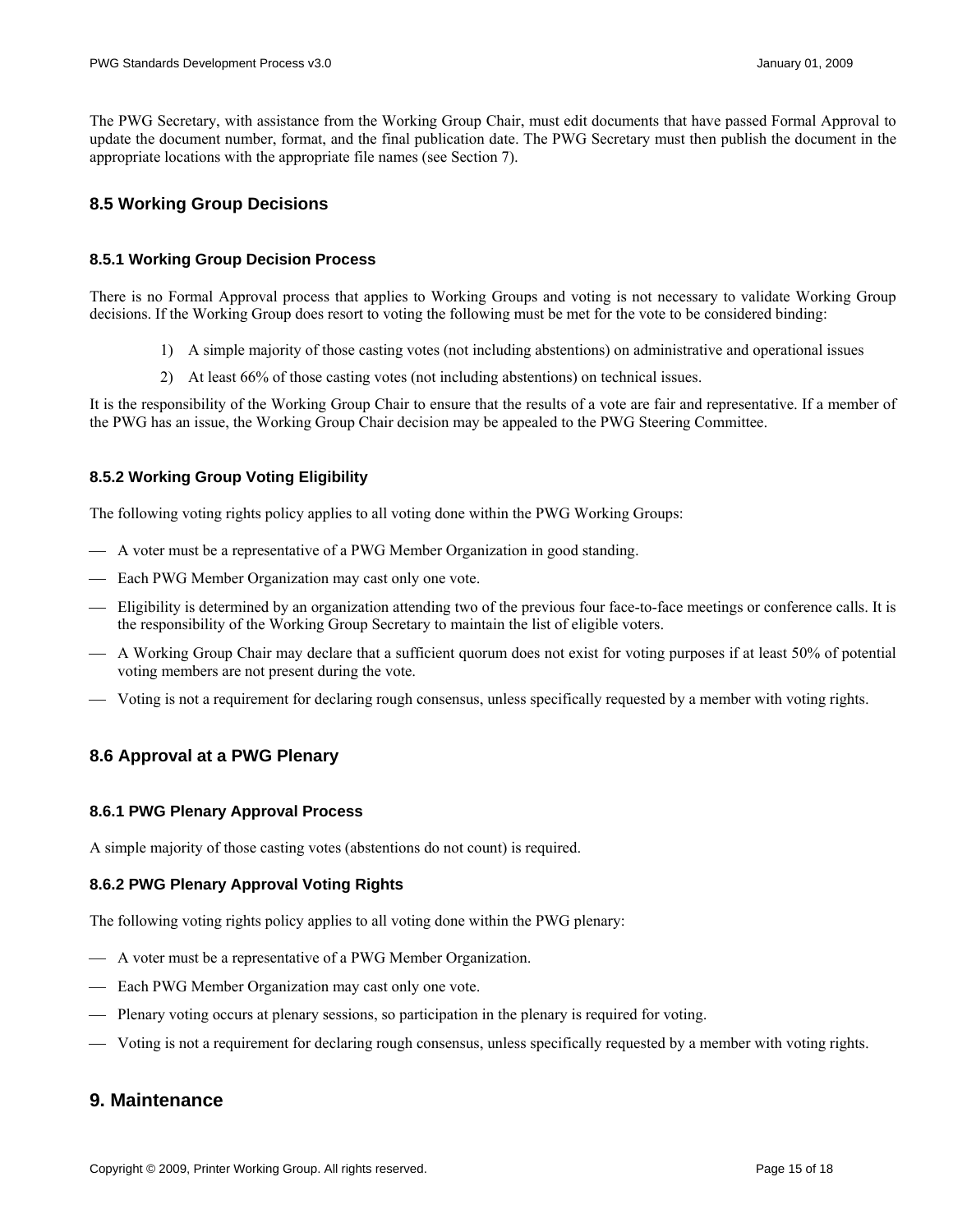<span id="page-15-0"></span>Many PWG standards are extensible and provide the ability for additional keywords, enumerated values, semantic elements or objects to be added and registered. When approved, these have the same status as the standard to which the feature is being added. In addition, as implementation work proceeds and field experience is gathered, clarifications may be required to improve interoperability. This section addresses the process to be followed for:

- ⎯ Clarifications of the standard or correction of errata.
- Registrations of new keywords, type-2 enums and values for existing elements.
- ⎯ Registration or extension of a standard to include new operations, or semantic elements for existing groups or objects.
- ⎯ Compatible extension of a standard to include new element groups or objects.

Major changes or additions to a standard are not considered maintenance, but require engagement of the PWG Standards Development Process.

#### **9.1 Clarifications and Technical Errata**

A clarification is a means of addressing ambiguity which has been discovered in an existing standards track document. As such, some clarifications may take the form of errata which are intended to fix errors in the syntax or semantics specified in the document. Proposals for clarification and errata shall follow the following process:

- 1) Each Working Group will appoint a Maintenance Editor for their PWG Standard.
- 2) Anyone can initiate a proposal for clarification or errata by starting an e-mail discussion on the appropriate Working Group mailing list or submitting a Technical Brief describing the request.
- 3) After there is general agreement on the mailing list for the proposal, the Working Group Chair or the proposer issues a Call for Objection (see below) on the pwg-announce mailing list with a description of the proposal that includes:
	- $-$  A description of the ambiguity being clarified or the error being corrected.
	- $\overline{\phantom{a}}$  A detailed description of the proposed changes.
- 4) To make the status of clarifications and errata clear to PWG participants and others, the Working Group Chair will ensure that approved clarifications or errata are documented in the following Working Group directory: ftp://ftp.pwg.org/pub/pwg/errata

#### **9.2 Registration of Keywords and Values**

Proposals for registrations of new keywords and values for existing elements shall follow the following process:

- 1) Each Working Group will appoint a Maintenance Editor for their PWG Standard.
- 2) Anyone can initiate a proposal by starting an e-mail discussion on the appropriate Working Group mailing list or submitting a Technical Brief describing the request.
- 3) After there is general agreement on the mailing list for the proposal, the Working Group Chair or the proposer issues a Call for Objection (see below) on the pwg-announce mailing list with a description of the proposal that includes:
	- $\overline{\phantom{a}}$  A description of the requirement being met or the problem being solved.
	- $\overline{\phantom{a}}$  A description of the proposed solution.
	- ⎯ A detailed description of the changes to the standard or schemas which are proposed to be integrated into the standard at a future date.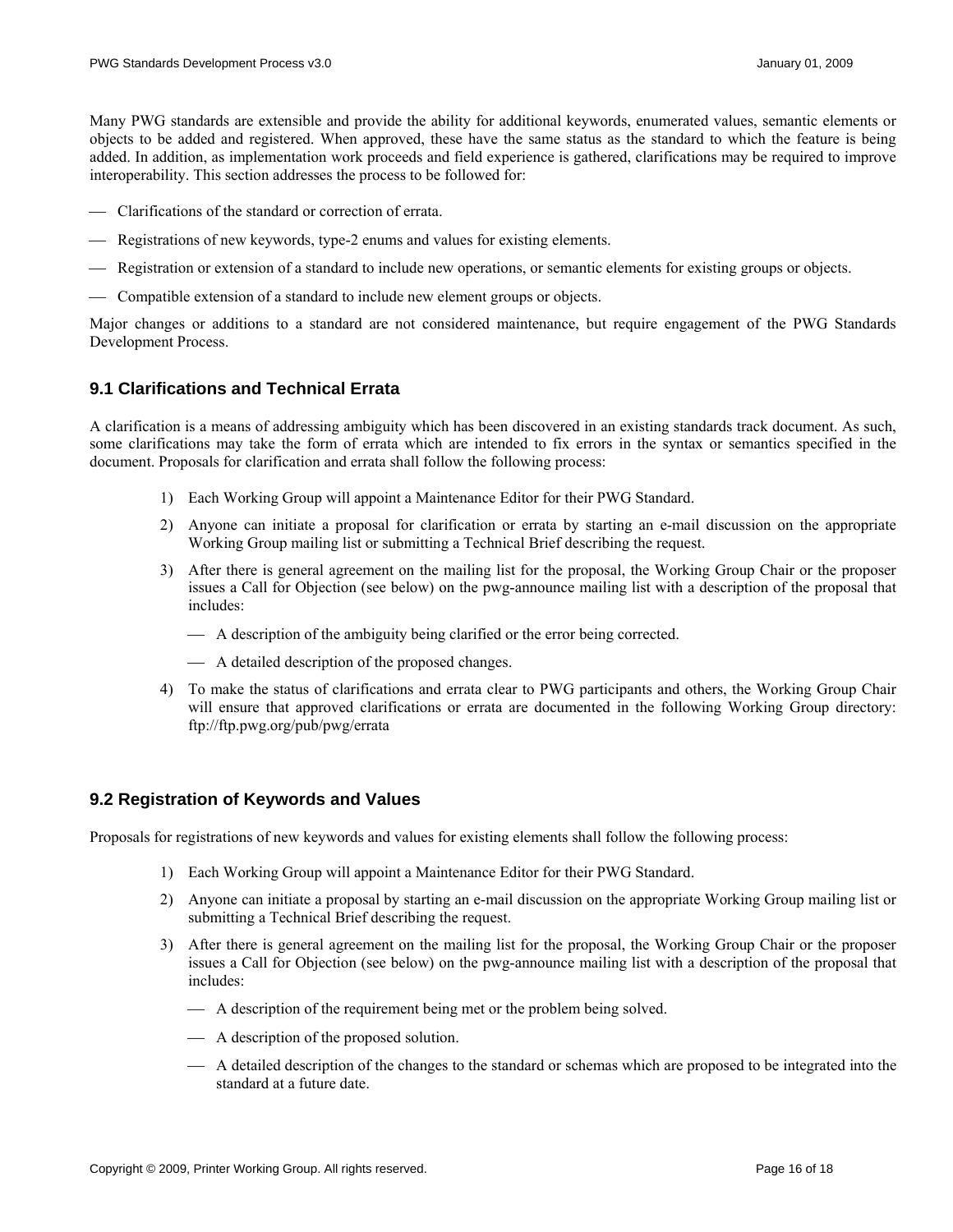<span id="page-16-0"></span>4) To make the status of proposed registrations clear to PWG participants and others, the Working Group Chair will ensure that approved registrations are documented in the following Working Group directory:

ftp://ftp.pwg.org/pub/pwg/[working group]/approved-addenda

where [working group] is the project acronym. When the standard is revised and re-approved, any relevant registrations or extensions that were included in the revision will be removed from the addenda directory.

#### **9.3 Registration of New Operations and Semantic Elements**

Proposals for registration or extension of a standard to include new operations or semantic elements for existing groups shall adhere to the following process:

- 1) Anyone can initiate a proposal by submitting a Technical Brief to the appropriate Working Group describing the registration or extension. The Technical Brief should be able to function as a complete, standalone technical description of the proposed extension with formal references to the relevant standard.
- 2) After there is general agreement in the Working Group, the Working Group Chair will issue a Last Call for comments on the proposal. Upon successful Last Call completion, the Working Group Chair may issue a Call for Objection on the pwg-announce mailing list or continue with PWG Formal Approval for a Technical Brief.
- 3) To make the existence and status of the approved Technical Brief clear to PWG participants and others, the Working Group Chair will ensure that approved registrations are documented in the following Working Group directory: ftp://ftp.pwg.org/pub/pwg[working group]/approved-addenda, where [working group] is the project acronym.

When the standard is revised and re-approved, any relevant registrations or extensions that were included in the revision will be removed from the addenda directory.

# **9.4 Compatible Extension of a Standard that Includes Major New Element Groups or Objects**

Any extension to a PWG standard that includes the addition of major new element groups or objects will be treated as a revision of the standard and shall follow the Formal PWG Standards-track Process.